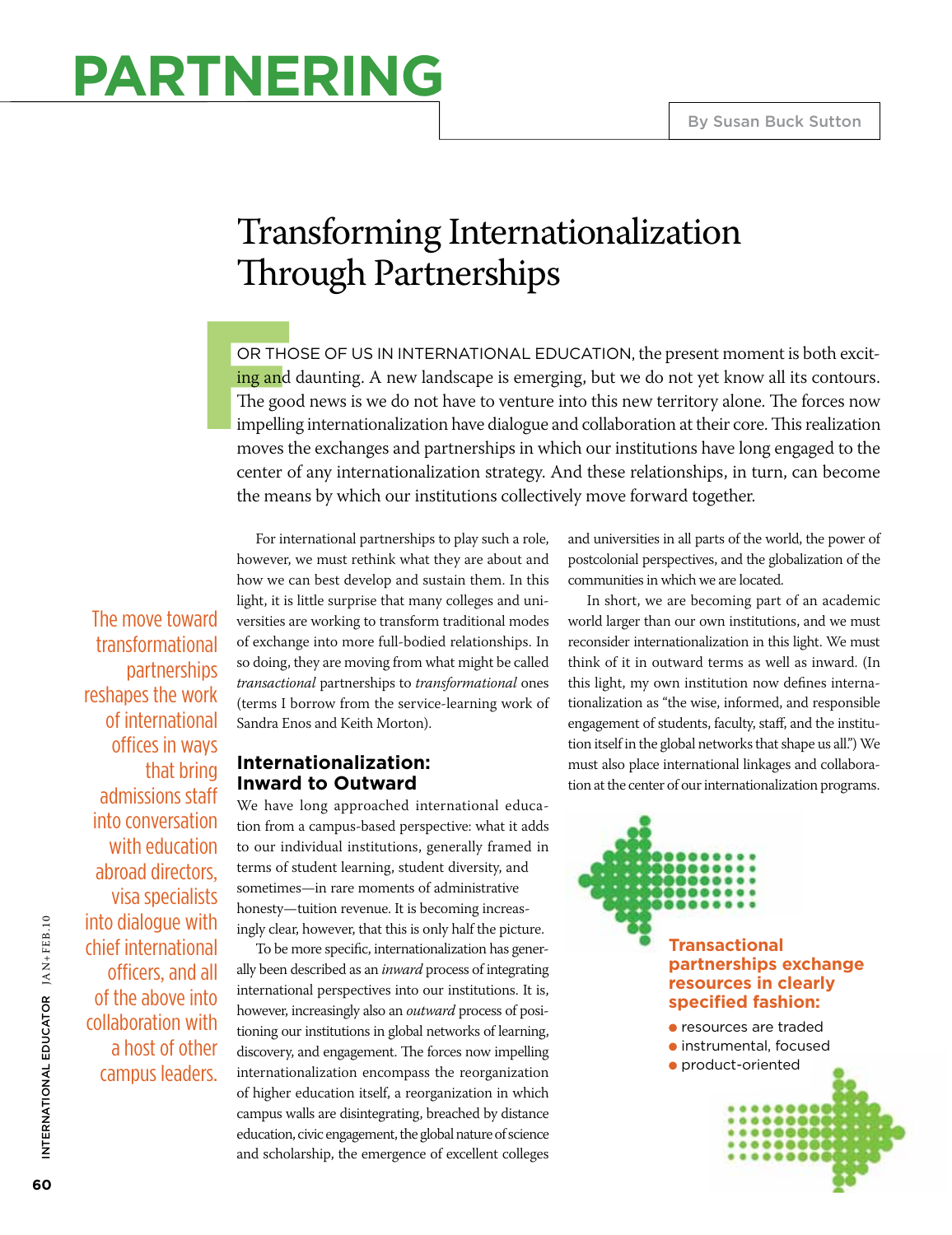#### **Partnerships: Transactional to Transformational**

It is for such reasons that many colleges and universities are now exploring how international partnerships—whether linking two institutions or several—might do more than they historically have. Many are finding their existing partnerships are plentiful in number but thin in substance: sending a few students and faculty back and forth, occasionally engaging in joint projects, lasting only as long as the original proposers are interested, and often (sometimes immediately) sitting idle thereafter. Such partnerships do not reflect strategic planning and are not seen as integral to institutional mission.

Such partnerships, which are often referred to simply as "exchanges," also miss the power of collaboration to transform not only individuals but also institutions and even higher education as a whole. As a result, many colleges and universities are also taking a fresh look at what might be accomplished with broader, more sustained partnerships. Institutions benefit from, and must insure that they have, a broad portfolio of partnership types. It is important, however, that this portfolio include partnerships that are transformational as well as the transactional ones that have dominated to this point.

*Transactional partnerships* exchange resources in clearly specified fashion: resources are traded, they are focused, and product-oriented. On the other hand, *transformational partnerships* develop common goals and projects over time in which resources are combined and the partnerships are expansive, ever-growing, and relationship-oriented.

Both transactional and transformational partnerships have roles to play. Transactional partnerships establish a fluid, easily changed network that supports individual faculty and departmental interests. Transactional partnerships constitute a simple give-and-take in which students and faculty go back and forth between institutions. Such partnerships are easily constructed and work well for achieving specific purposes. They are instrumental and product oriented in nature.

Transformational partnerships, on the other hand, repay the extra care and feeding they require by creating long-term institutional platforms for collaborative work. In transactional partnerships individual faculty or students may be transformed, but institutions generally are not. In transformational partnerships, all parties change as they work together. Resources are shared; collaborative curricula developed; students; faculty and staff drawn into dialogue (including those who have never done international work before); joint research undertaken; and common understandings reached. Transformational partnerships pursue what Susan Gillespie (Bard College) refers to as "genuine reciprocity" or authentic mutual interest in which what happens to the other



# Center for Study Abroad



• Low cost programs since 1990 • Flexible arrangements • Open to all adults from all countries • Earn college credit in fully accredited programs

### EUROPE • ASIA LATIN AMERICA

CONTACT PERSON: Ms. Alima K. Virtue, Programs Director

> 325 Washington Ave. S #93 Kent, WA 98032 (USA)

info@centerforstudyabroad.com

tel: 206-726-1498

centerforstudyabroad.com

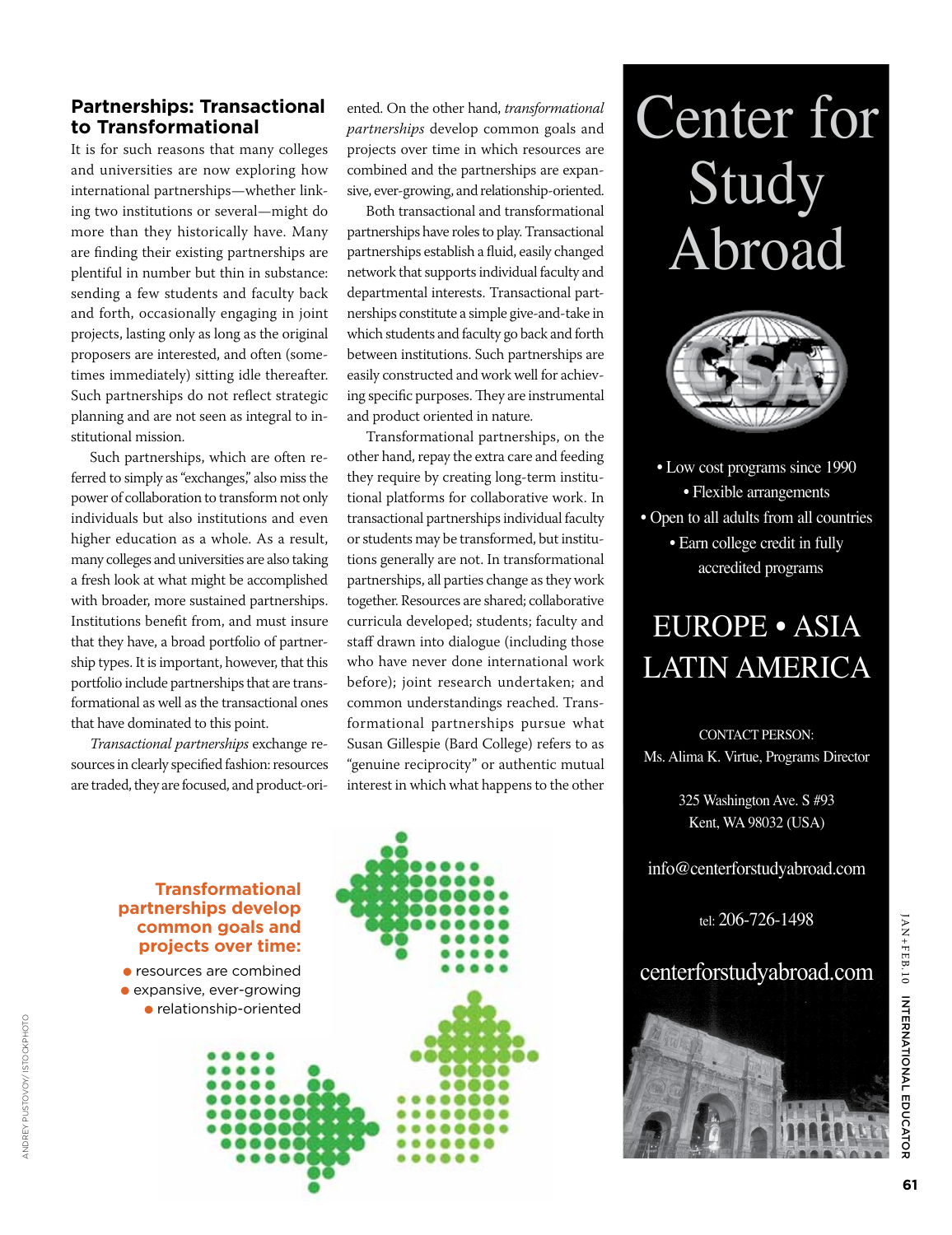institution(s) is of as much concern as what happens to one's own.

Transformational partnerships expand the capacity of each institution for educating students, conducting research, and serving communities. This is important for institutions that have scant resources to internationalize in the conventional ways of hiring more faculty or building campus programs on their own. It is also important even for those with such resources, for such strategies are no longer sufficient for full-fledged internationalization. Transformational partnerships recognize that some insights and knowledge only arise through dialogue, and that this dialogue must now be global. They function as multidisciplinary academic communities, engendering the development of new projects and activities that go beyond what any side envisioned when the partnership began. They create an awareness of an emerging global system of higher education, and they operate as multinational units within this system. In some cases, transformational partnerships lead to what Raul Favela (Autonomous University of Chihuahua) calls "transcendental" alliances in which institutional boundaries fade in significance.

Transformational partnerships may begin with specific projects, but they also begin with the understanding that there will be additional projects over time. They are expansive, every-growing. They devote considerable attention to sustaining regular communications, developing common understandings, and initiating new activities. They operate on the belief that not everything can or should be specified in advance. And they focus as much on the relationship as on the products of that relationship. There is an understanding that the most important product may in fact be the relationship itself. Partners are committed to working through differences and offering support in times of crisis ranging from political turmoil to natural disasters.

## **Advertiser's** Index

#### **INTERNATIONAL EDUCATOR** | **JAN+FEB** 2010

| Academic Credentials<br>Evaluation Institute, Inc 31                    | <b>KAUS</b>    |
|-------------------------------------------------------------------------|----------------|
| AETNA Student Health 11                                                 | Keele          |
| <b>Bader International Study Center,</b><br>Queen's University (Canada) | Korea<br>Lang  |
|                                                                         | Lesle          |
| College Year in Athens 31                                               | <b>NAFS</b>    |
| $CSA-$<br>Center For Study Abroad  61                                   | <b>NAFS</b>    |
| ELSinside front cover                                                   | <b>NAFS</b>    |
| Embassy of Spain/                                                       | Nuffi          |
| Education Office 12                                                     | On C           |
| <b>Foreign Service Institute</b><br><b>Transition Center,</b>           | Palac          |
| U.S. Department of State 29                                             | Unive<br>Dubli |
| Harbour Group. 7                                                        |                |
| GatewayConnexions13                                                     | Unive          |
| <b>Intercultural Communication</b>                                      | Wayr           |
|                                                                         | Welle          |
| Kaplan Aspect back cover                                                | Work           |

As institutions move toward transformational partnerships, they find themselves initiating new kinds of activities with new kinds of partners. The 2009 NAFSA Conference Symposium provided some striking examples. East Carolina University has transformed its curriculum (and so have its partners) by establishing live, international videoconference classrooms with three institutions overseas. New Mexico State University and the Autonomous University of Chihuahua have used their long-term, comprehensive partnership to develop a series of joint initiatives that benefit both institutions as well as the intertwined people and economies of their two adjoining states. APLU (the Association of Public and Land-grant Universities, formerly known as NASULGC) is using the Africa U.S. Higher Education Initiative to foster deeper and more effective collaboration between universities in these two parts of the world. The audience contributed still more examples, ranging from dual degrees to collaborative campuses to joint research institutes.

My own university has had a 20-year affiliation with Moi University in Kenya that has grown from a simple exchange of medical students to a partnership that has transformed both institutions in significant ways. Together we have now built two hospitals, 26 rural clinics, orphanages, model farms, a craft workshop, and a food distribution center. Together we now treat 80,000 AIDS patients a year in western Kenya and conduct a community-based program of prevention. Students and faculty continue to move in both directions, but they are now embedded in an evolving institution-wide collaboration that has changed curricula, generated dozens of new research projects, and changed our outlook on internationalization in general.

#### **Transforming the Work of International Offices**

The move toward transformational partnerships reshapes the work of international offices in ways that bring admissions staff into conversation with education abroad directors, visa specialists into dialogue with chief international officers, and all of the above into collaboration with a host of other campus leaders. (Because international